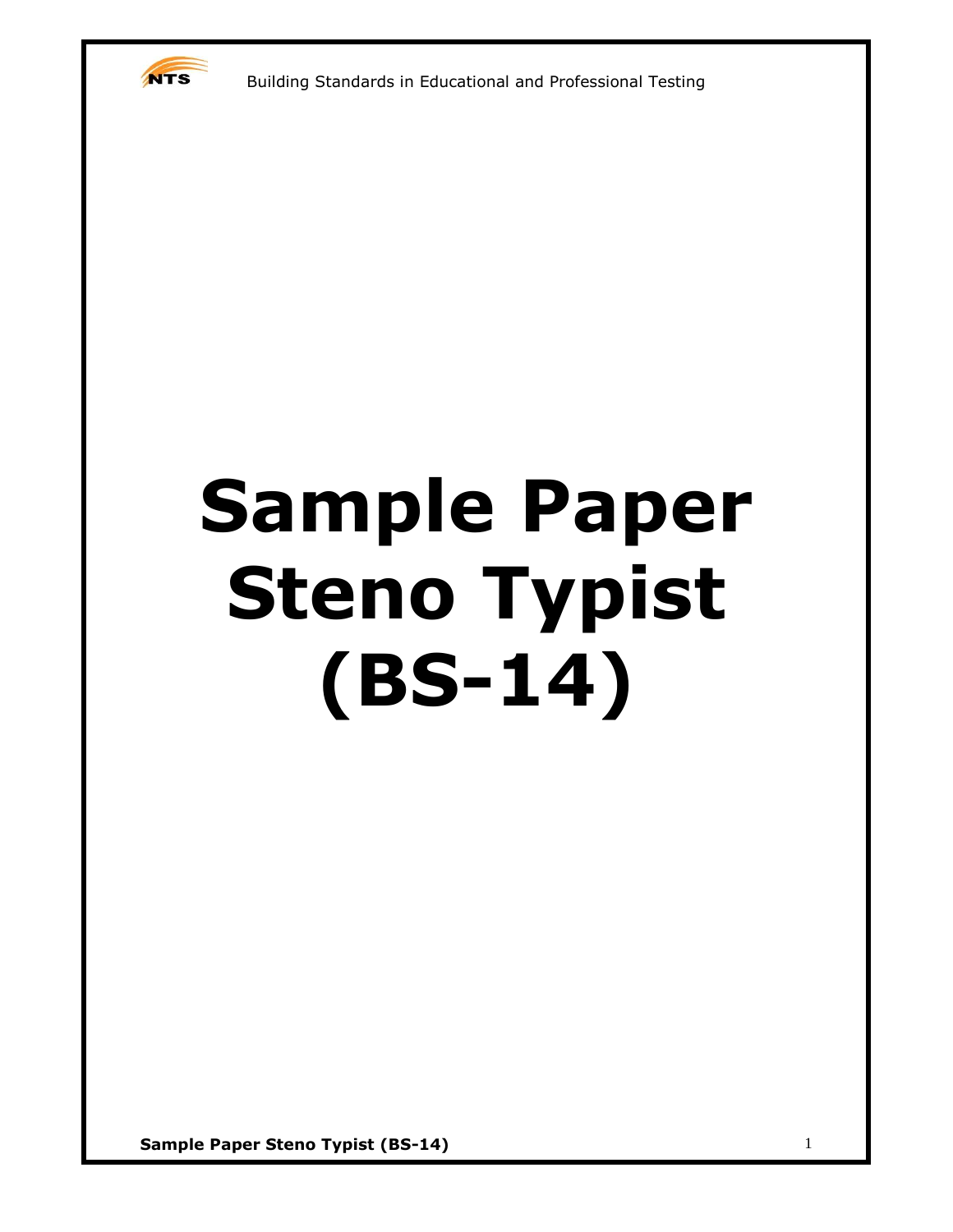

## **ENGLISH**

**Complete the sentences by choosing the most appropriate word, from the given lettered choices (A to D) below each.**

- **1. The decoration of the new office block, including the furniture and curtains, \_\_\_\_\_\_\_\_\_\_\_\_.**
	- **A. is more pleasing**
	- **B. are more pleasing**
	- **C. is most pleasing**
	- **D. have most pleasing**

**Five lettered pairs (A to D) follow a related pair of words given in capitals. Select the lettered pair that best expresses a relationship similar to that expressed in the original pair in capitals.**

- **2. CELL: MEMBRANE::**
	- **A. door: jamb**
	- **B. yard: sidewalk**
	- **C. seed: hull**
	- **D. head: halo**

**Choose the lettered word or phrase that is most nearly opposite in meaning to the word in capital letters.**

- **3. MORAL:**
	- **A. ethical**
	- **B. honest**
	- **C. vicious**
	- **D. upright**

**Question 4 is based on the following passage.**

**In the late seventeenth century, a transformation began that would make coffee one of the most popular drinks in Europe. The coffeehouse-meeting place of bankers, dissidents, artists, merchants, poets, wits, and rogues-was in some ways the cradle of modern Europe. Coffee would change, in less than a century, from the drink of a few princes and a few paupers to the chief social beverage of the rising middle class.**

**4. The word "transformation" is closest in meaning to:**

- **A. trend**
- **B. event**
- **C. change**
- **D. custom**

**Sample Paper Steno Typist (BS-14)** 2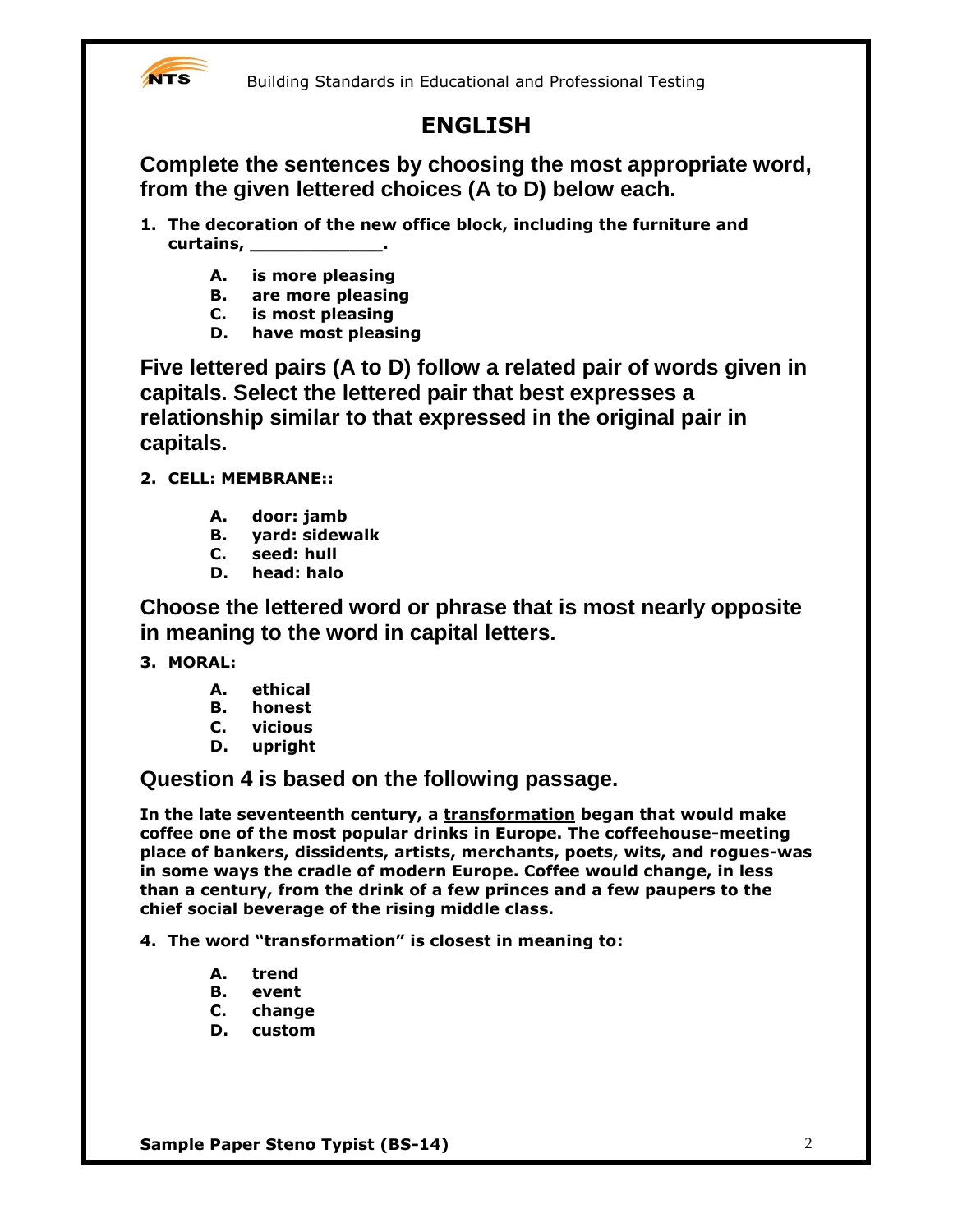

## **PAK STUDIES**

- **5. Who set before the Indian Muslims a national goal which later came to be known as Pakistan?**
	- **A. Haji Shariatullah**
	- **B. Rehmat Ali**
	- **C. Allama Iqbal**
	- **D. Quaid-e-Azam**

**6. The Third Martial Law regime of General Muhammad Zia-ul-Haq \_\_\_\_\_\_\_\_\_\_\_\_ the constitution of 1973 initially.**

- **A. Suspended**
- **B. Abrogated**
- **C. Amended**
- **D. Cancelled**
- **7. At the time of creation of the Pakistan, Central Secretariat was established at:**
	- **A. Karachi**
	- **B. Peshawar**
	- **C. Lahore**
	- **D. Rawalpindi**
- **8. What is the total area of Pakistan?**
	- **A. 798,094 sq km**
	- **B. 798,092 sq km**
	- **C. 797,096 sq km**
	- **D. 796,096 sq km**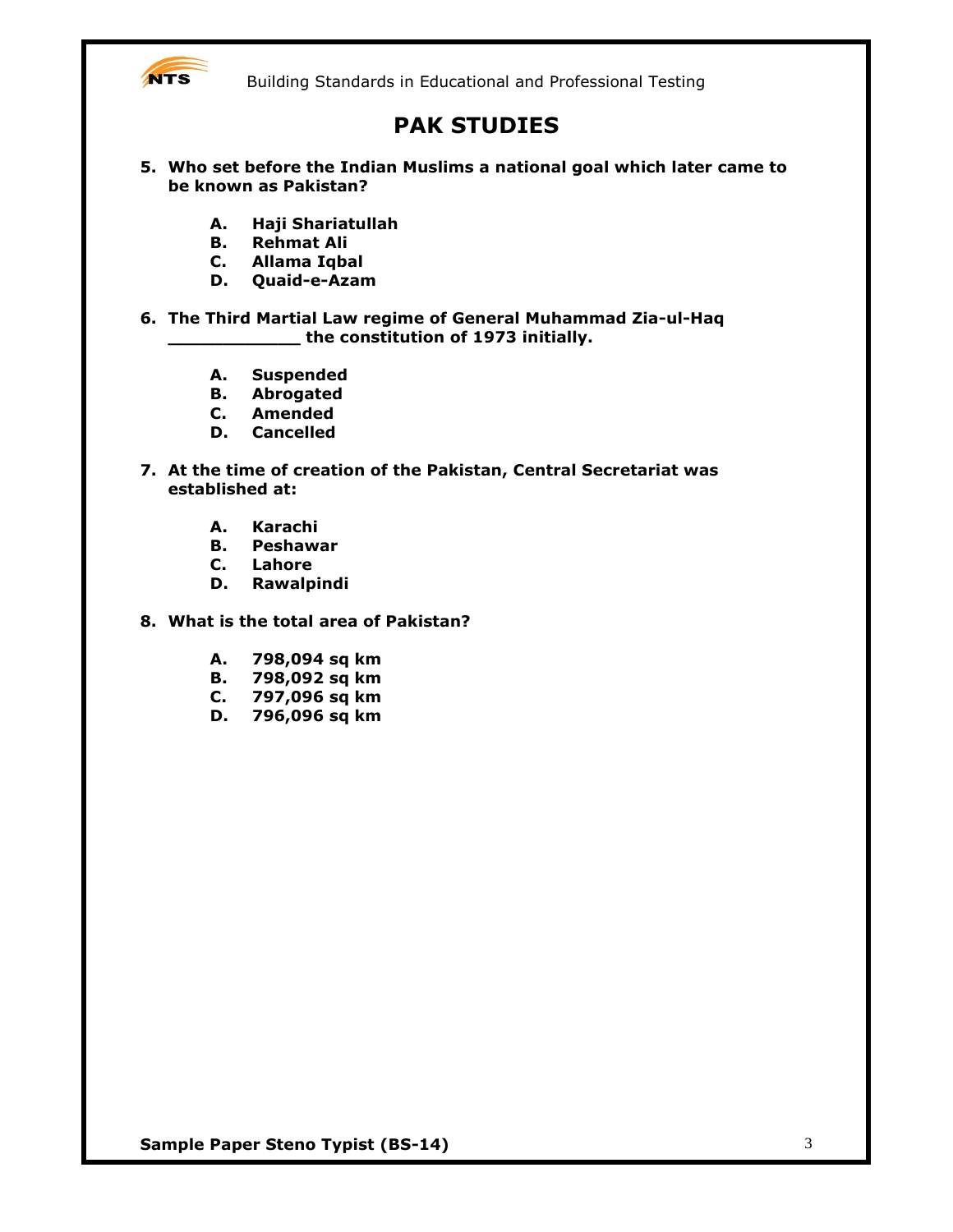

## **ISLAMIYAT/ETHICS**

- **9. What is the literal meaning of the word Hadith?**
	- **A. History of Islam during Pious Caliphate**
	- **B. Life history of the Holy prophet (SAW) before migration to Madinah**
	- **C. Sayings of the Holy Prophet (SAW)**
	- **D. History of lslam during Period of Holy Prophet(SAW)**

#### **10.Who delivered the speech in the court of King of Abyssinia?**

- **A. Usman Bin Affan**
- **B. Jaffer Bin Abi Talib**
- **C. Umer Bin Khatab**
- **D. Abdullah Bin Masud**

#### **11.Qiyas is a source of law, made up of:**

- **A. without any reason**
- **B. without any logic**
- **C. without law**
- **D. reason and logic**

#### **12.The Zakat was made compulsory in:**

- **A. 5 AH**
- **B. 2 AH**
- **C. 3 AH**
- **D. 4 AH**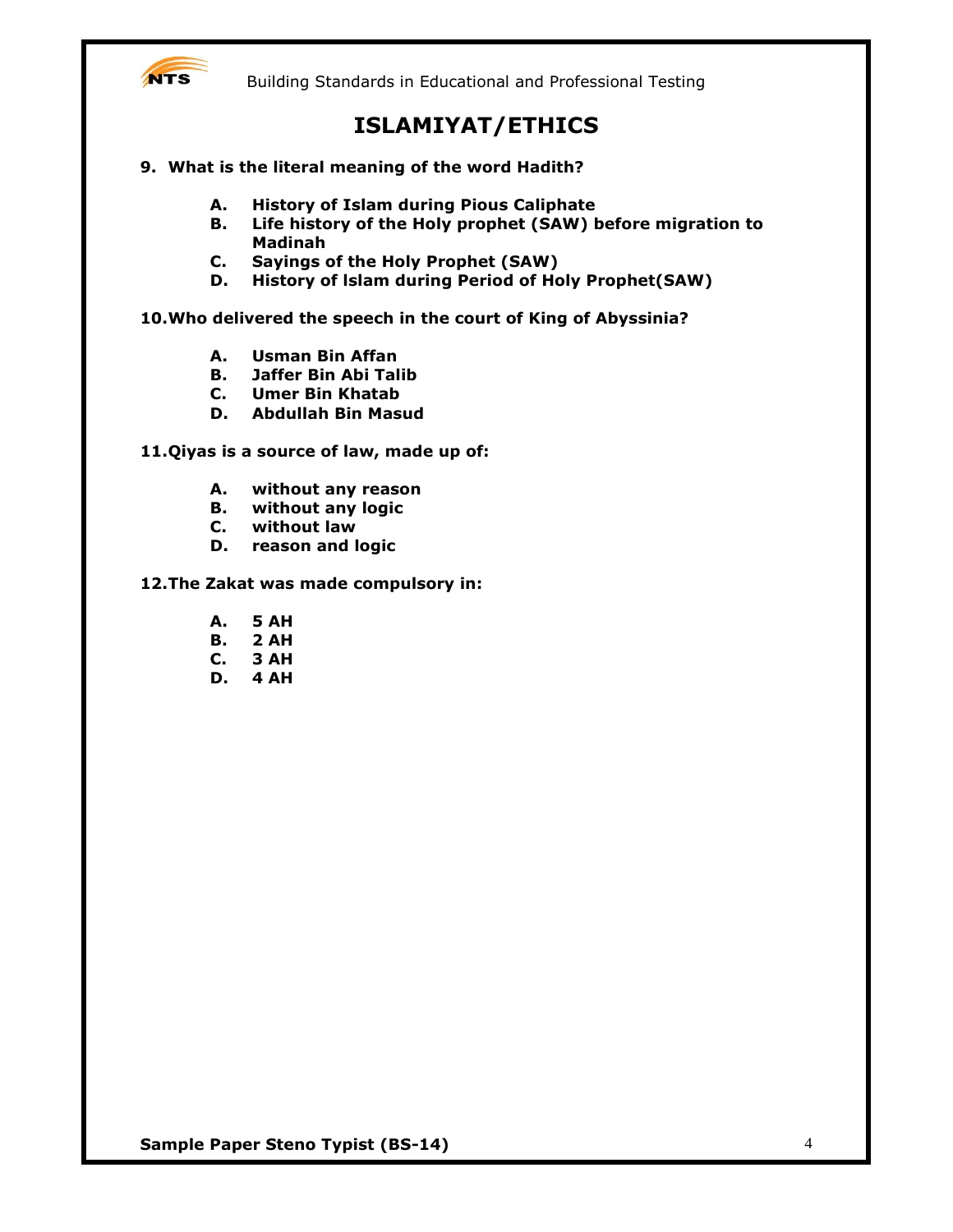

## **GENERAL KNOWLEDGE**

**13.Which one of the following is the rainiest place of Pakistan?**

- **A. Sialkot**
- **B. Murree**
- **C. Rawalpindi**
- **D. Quetta**

**14.Which tanks are being produced in Pakistan?**

- **A. Baktar**
- **B. Humza**
- **C. Qadeer**
- **D. Al-Khalid**

**15.Which one of the following is the National Game of Pakistan?**

- **A. Polo**
- **B. Football**
- **C. Hockey**
- **D. Cricket**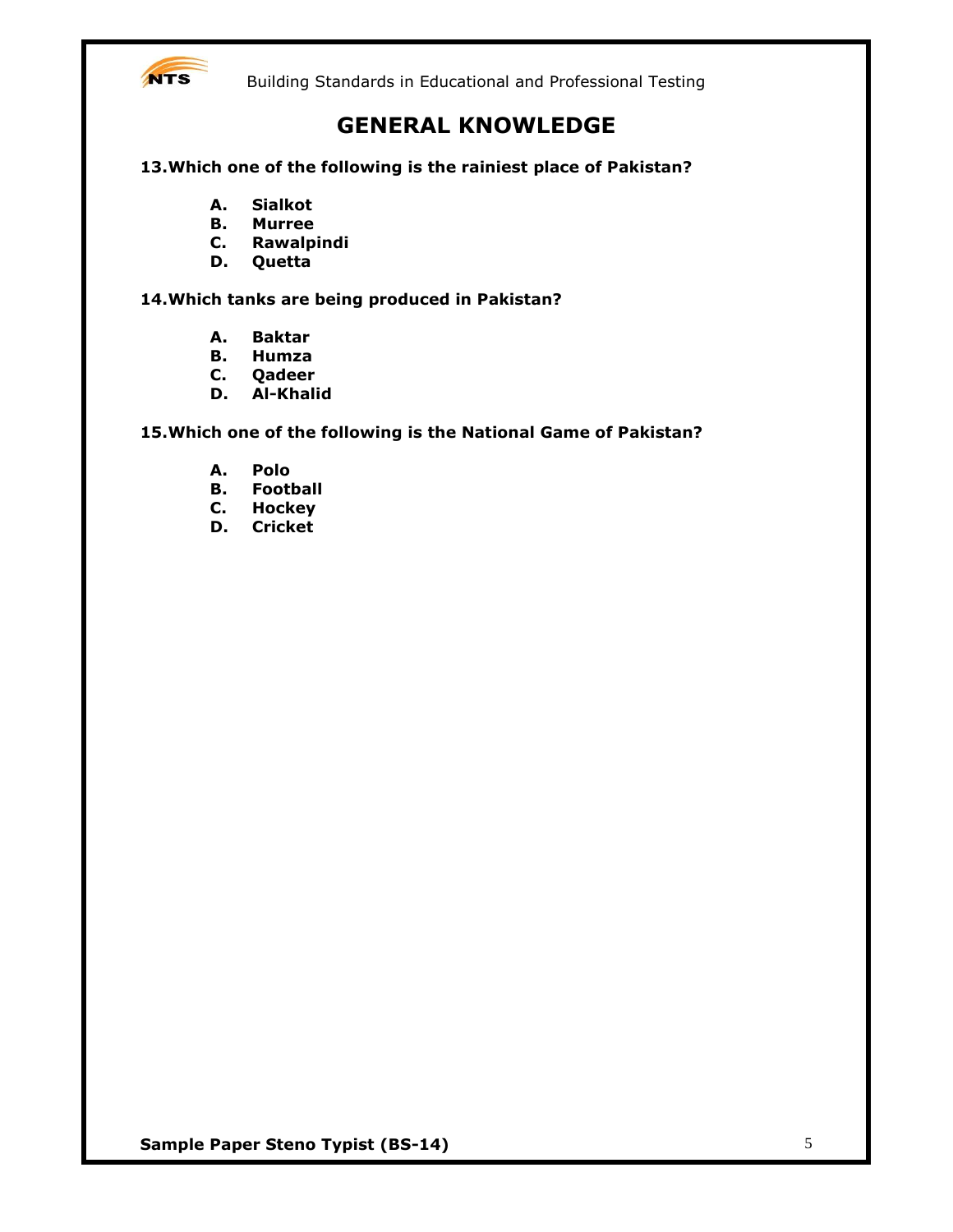

## **SUBJECT**

**16.What does the 'undo' option do in MS Word?**

- **A. Repeat your last action**
- **B. Change you text size**
- **C. Insert an image**
- **D. Delete the document**

**17.Which of the following shortcut key is used to check spelling?**

- **A. F1**
- **B. F2**
- **C. F7**
- **D. F9**

**18.The letter with the subject line of "To Whom it May Concern" is directed to:**

- **A. multiple concerned**
- **B. specific concerned**
- **C. two people concerned**
- **D. five people concerned**
- **19.The most common salutation used in formal letters is:**
	- **A. Yours obediently**
	- **B. Your sincerely**
	- **C. Dear Salman**
	- **D. Yours dearly**